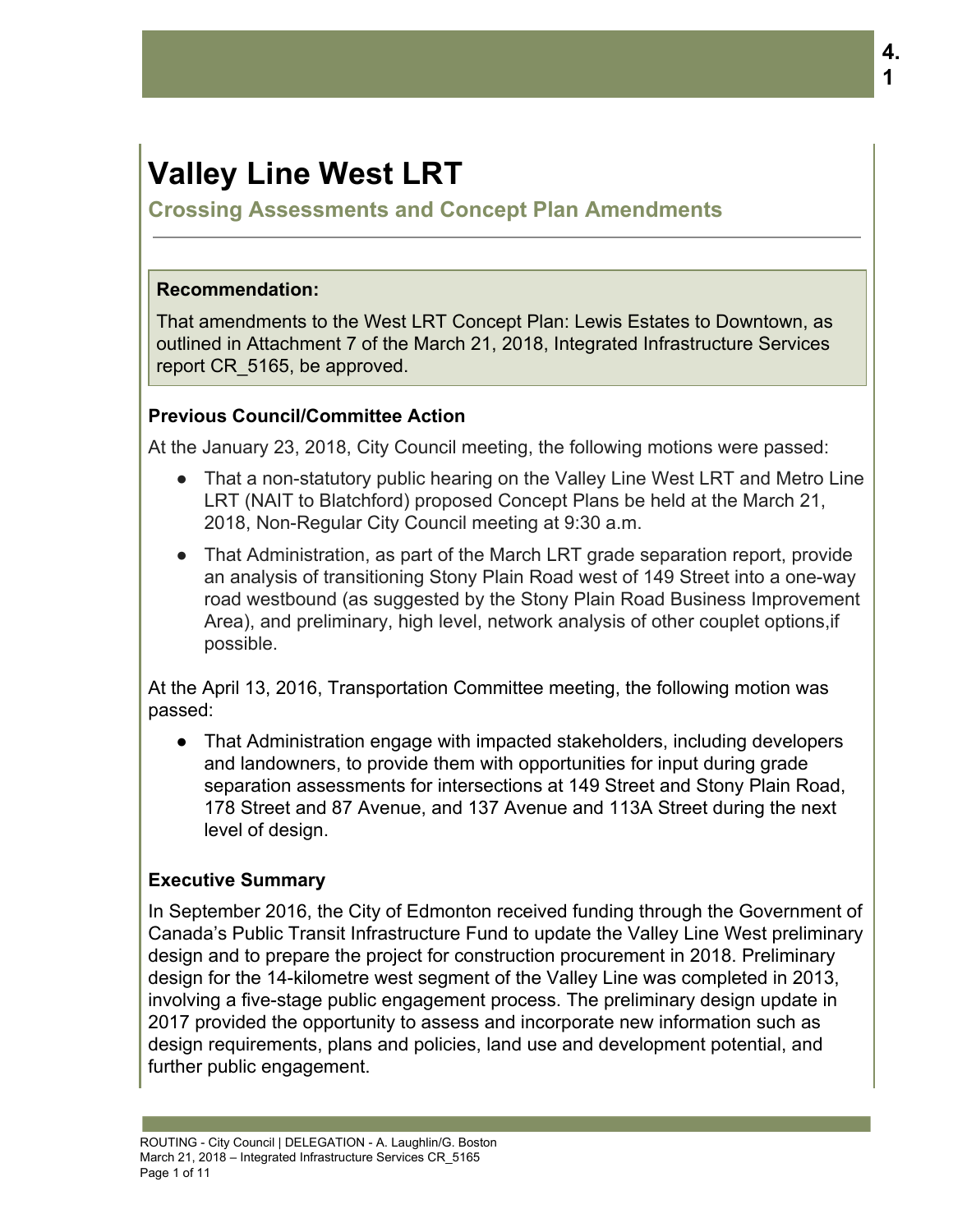In June 2017, City Council approved Integrated Infrastructure Services report CR\_4512 *(LRT Crossing Assessment Framework)*, which established the weighted criteria and process to guide objective decision making on grade separations of current and future LRT projects. Five intersections along the Valley Line West LRT corridor were identified for review and assessment. Grade separated LRT crossings at 178 Street and 149 Street are recommended.

In addition, in response to a motion made at the January 23, 2018, City Council meeting, Administration developed two possible options for Stony Plain Road one-way westbound operation, between 149 Street and 156 Street. These options are provided for information but are not recommended for further review.

Based on the preliminary design update and the LRT crossing assessments, updates to the 2013 Valley Line West preliminary design are required. Of the identified changes, seven areas along the LRT corridor deviate from the previous 2011 Council approved West LRT Concept Plan. An amendment to the 2011 Concept Plan is required in order to incorporate these changes in future Valley Line West LRT design and procurement.

### **Report**

### **Project Overview**

The Valley Line is a 27-kilometre urban-style, low-floor LRT line that will operate between Mill Woods in southeast Edmonton and Lewis Farms in west Edmonton. The urban LRT vision is based on integrating LRT sustainably within and between accessible and walkable communities while shaping future development. The Valley Line is designed to be principally a barrier-free system that operates in the context of its surroundings in terms of speed of the roadways and fit within the communities that it serves.

The Concept Plans for the southeast and west portions of the Valley Line were approved by City Council on January 19, 2011, followed by the approval of the downtown portion on February 15, 2012. Preliminary design for the entire line was completed in 2013, which included an extensive five-stage public engagement process.

The Valley Line was separated into two stages for project delivery: Valley Line Southeast (between 102 Street downtown and Mill Woods Town Centre) and Valley Line West (between 102 Street downtown and Lewis Farms Transit Centre).

Valley Line Southeast is currently under construction. City Council designated Valley Line West as one of the top two priorities for LRT expansion, with Metro Line (NAIT to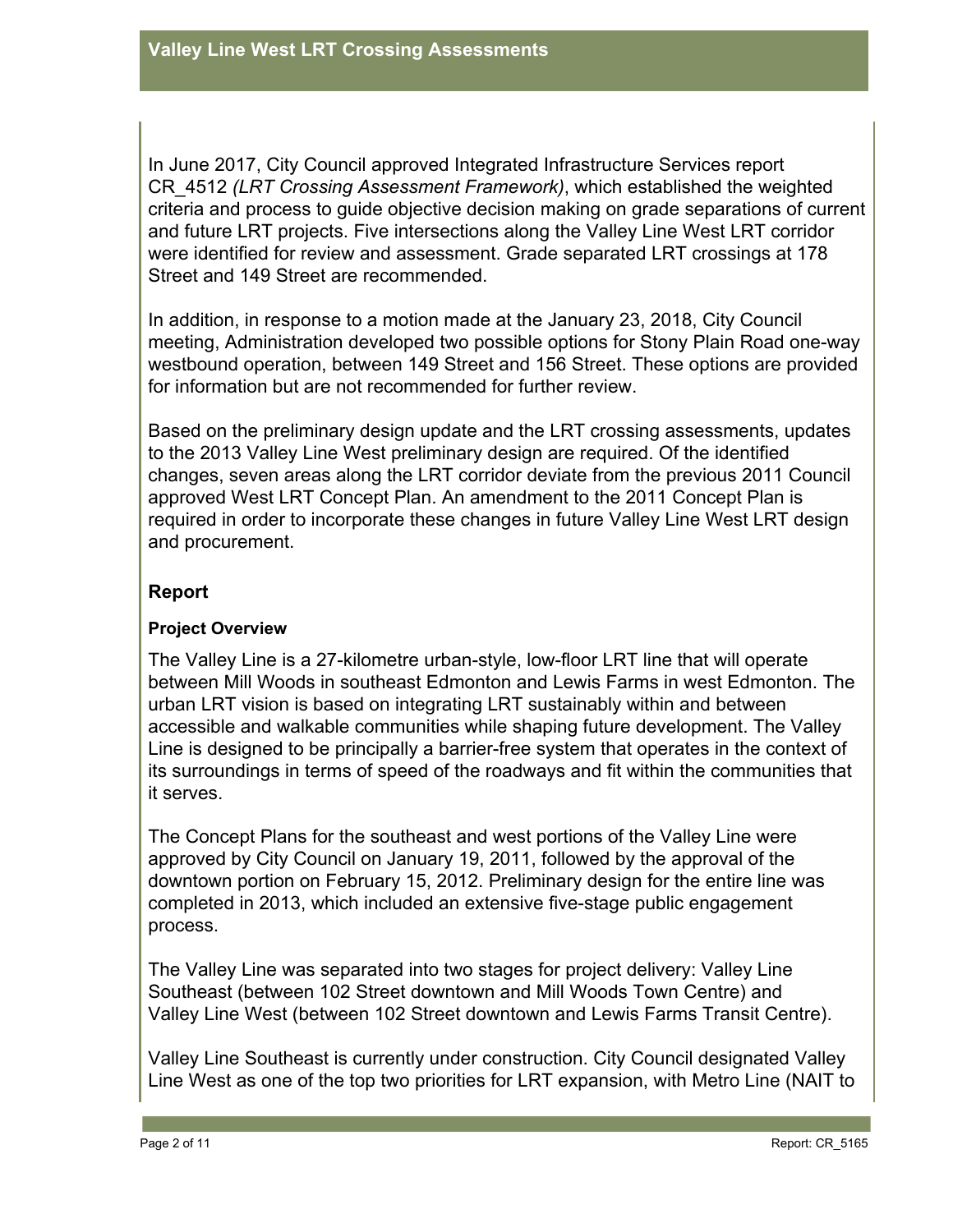Blatchford) being the other, based on the information provided in the Integrated Infrastructure Services report CR\_3314 *(Long Term Funding Plan for the LRT - Strategic Options, Extension Planning and Proposed Stages of Construction)* on May 3, 2016.

In September 2016, the City of Edmonton received funding through the Government of Canada's Public Transit Infrastructure Fund to update the Valley Line West preliminary design, determine the most appropriate project delivery method, develop a business case for construction funding, and ultimately ensure that the project is ready for construction procurement in 2018. Currently, \$28.6 million is allocated to the Valley Line West project to complete this scope of work with an additional \$150.6 million allocated for land acquisition.

### **Preliminary Design Update**

The Valley Line was developed based on an urban style low-floor design that promotes improved integration between transportation access and land use, and provides greater accessibility to public transit while minimizing barriers and infrastructure footprint. This design approach is reflected in the Transportation Master Plan, Municipal Development Plan and the LRT corridor evaluation criteria approved by City Council in December 2008.

The Valley Line West preliminary design update involved scanning the 14-kilometre LRT corridor to identify areas of change since 2013; assessing new information such as design requirements, plans and policies; and reconnecting with the public and stakeholders to gather feedback. The preliminary design review identified proposed areas of major and minor change.

#### **Valley Line West LRT Crossing Assessment**

In June 2017, Council approved Integrated Infrastructure Services report CR\_4512 *(LRT Crossing Assessment Framework)*, which established the weighted criteria and process that would guide decision making on grade separations of current and future LRT projects. Five intersections along the Valley Line West LRT corridor were identified for review and assessment. Intersection assessments were conducted in conjunction with preliminary design review.

[Attachment 1](https://docs.google.com/document/d/1ckd68RgeE7wI9jD9fixZVy5sXxjVQaX8y7_hdMYeyoQ/edit?usp=sharing) provides a summary of the LRT Crossing Assessment Framework initial screening graph along with weighted criteria to support evaluation of crossing options.

Applying the crossing assessment framework on the approved Valley Line West concept design, five intersections were identified for review and assessment:

● 87 Avenue and 178 Street,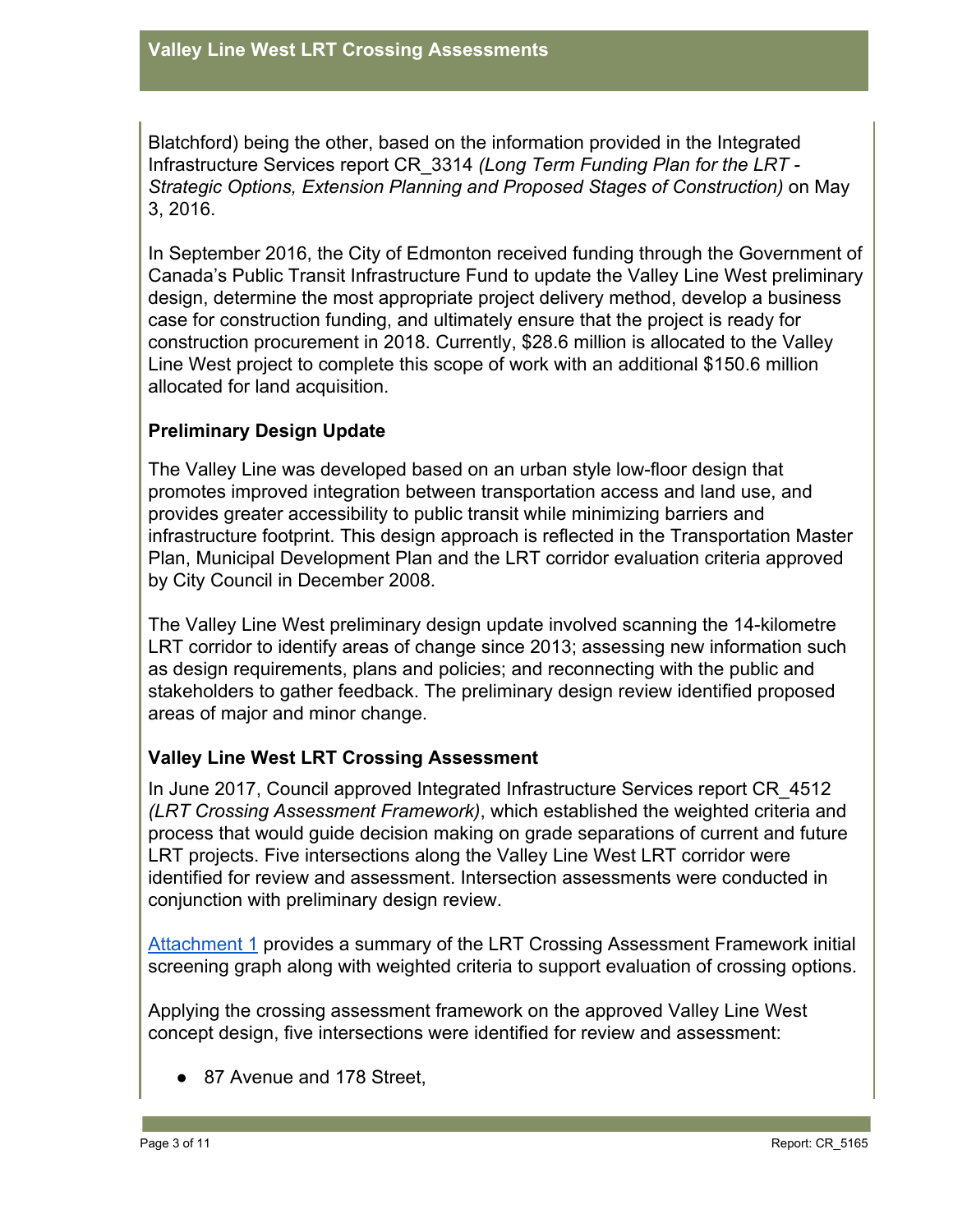- Stony Plain Road and 149 Street,
- Stony Plain Road and 142 Street,
- 104 Avenue and 109 Street, and
- 104 Avenue and 107 Street

An LRT crossing assessment has been conducted for each of the above intersections. Comparative analysis was carried out for design options at each location and the top performing options are presented in [Attachments 2](https://docs.google.com/document/d/1Xv0bmazENg-kYaJvW_V-QJRY4mkt_EH6vA0eLRzTLHw/edit?usp=sharing), [3](https://docs.google.com/document/d/1A-t9l7mwVx6Uvc0wwsYB6eqJoeIcu3Pdg6HQos_9amc/edit?usp=sharing), [4](https://docs.google.com/document/d/1WlnKgCYoGBRRXak4MN6uhk5kmlE3WqGekbYqJXMuoag/edit?usp=sharing) and [5](https://docs.google.com/document/d/1G9E6eUIsvbYFtI-61KgD1iHharaWPab2RuLMWWaSlX0/edit?usp=sharing). The recommendation for each location is presented below. Recommendations for 87 Avenue and 178 Street and Stony Plain Road and 149 Street intersections deviate from the current Council-approved West LRT Concept Plan.

| Location                              | <b>Recommendation</b>                                            | <b>Concept Plan</b><br><b>Amendment</b> |
|---------------------------------------|------------------------------------------------------------------|-----------------------------------------|
| 87 Avenue/178 Street                  | Elevated LRT guideway, south alignment                           | Yes                                     |
| Stony Plain Road/149<br><b>Street</b> | 149 Street Underpass, LRT at-grade centre alignment              | Yes.                                    |
| Stony Plain Road/142<br><b>Street</b> | At-grade LRT, north alignment                                    | No                                      |
| 104 Avenue/109 Street                 | At-grade LRT, centre alignment                                   | No                                      |
| 104 Avenue/107 Street                 | At-grade LRT, west side of 107 Street to centre of 104<br>Avenue | Nο                                      |

### **Stony Plain Road One-Way Operation Options Review**

In response to a motion made at the January 23, 2018, City Council meeting, Administration reviewed options for Stony Plain Road one-way westbound operation west of 149 Street. Revising Stony Plain Road to a one-way westbound operation between 149 Street and 156 street could create a roadway couplet between 100 Avenue (eastbound) and Stony Plain Road (westbound).

Two one-way options were considered:

- 1. One 5-metre westbound lane and wider sidewalks with LRT trackway along the south side of Stony Plain Road, and
- 2. One 3.55-metre westbound lane and a 2.50-metre on-street parking lane with LRT trackway along the south side of Stony Plain Road.

Based on a review of the one-way westbound operation, the LRT trackway is best located along the south side of Stony Plain Road in order to minimize the number of track crossings of the westbound lane. With this design, the sidewalk along the south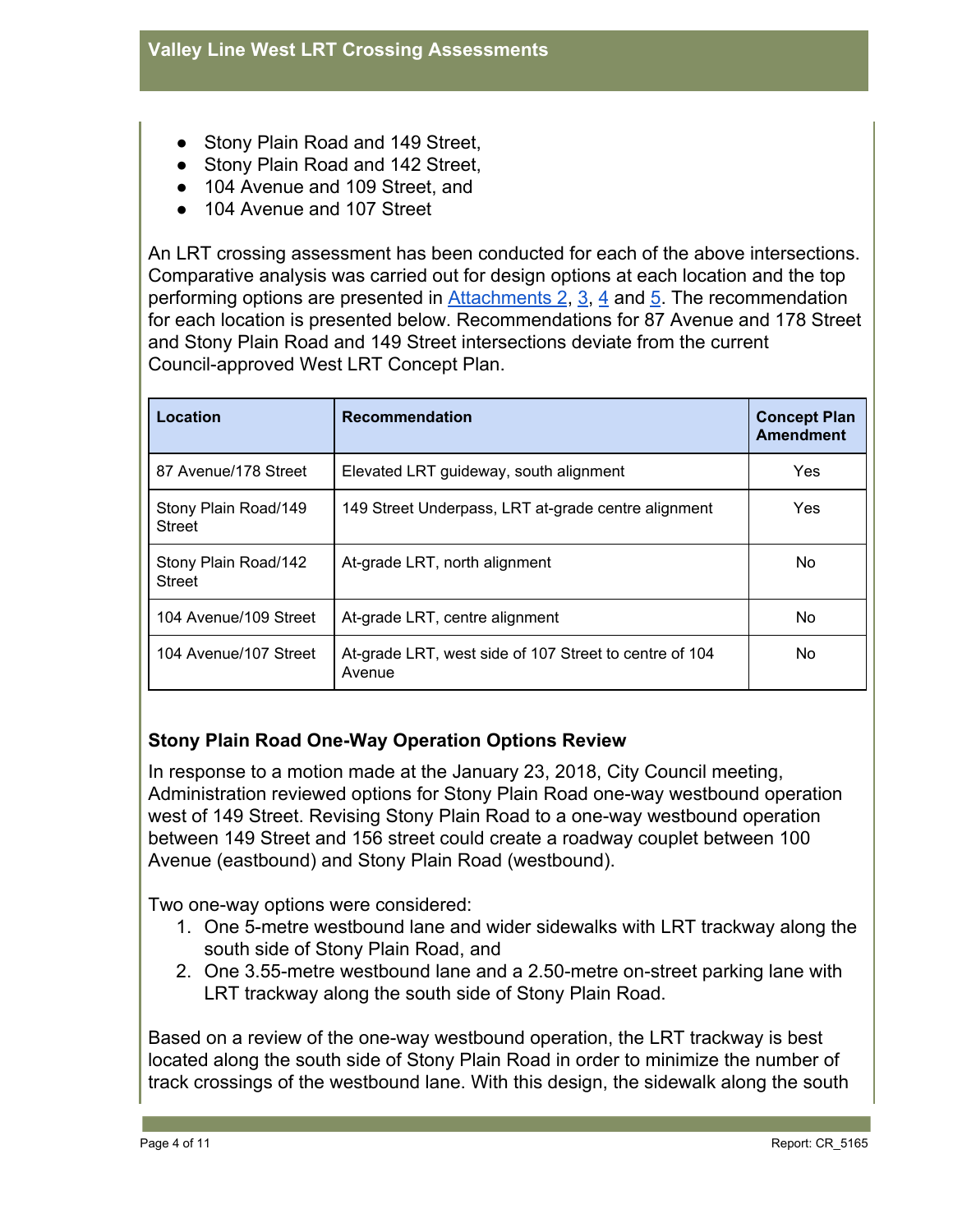#### **Valley Line West LRT Crossing Assessments**

side of Stony Plain Road would be widened to provide a buffer to improve pedestrians' experience. The option to provide two westbound lanes is not considered as it would require approximately a 1-metre to 1.5-metre strip of additional property along the north side of Stony Plain Road.

The advantages and disadvantages of each option are summarized in [Attachment 6](https://docs.google.com/document/d/1qRunQhnWTNELZYbtT2ORMO01HHzbUcnzWuN7BJmxwEo/edit?usp=sharing) of this report.

#### **Concept Plan Amendment Recommendations**

Based on the preliminary design review and the LRT crossing assessments for Valley Line West, updates to the 2013 Valley Line West preliminary design are required. Of the identified changes, seven locations deviate from the previous 2011 Council approved West LRT Concept Plan. An amendment to the 2011 Concept Plan is required in order to incorporate these changes in future Valley Line West LRT design and procurement.

A summary for each of the seven areas, and the recommended change is outlined below. Additional details are available in **Attachment 7** of this report.

| Location                                                                                                         | 2018 Concept Plan<br><b>Amendment Recommendation</b>                                                                                                                                                                                                                                      | <b>Approved 2011 Concept Plan</b>                                                                                                                                                                                                                                                                                      |
|------------------------------------------------------------------------------------------------------------------|-------------------------------------------------------------------------------------------------------------------------------------------------------------------------------------------------------------------------------------------------------------------------------------------|------------------------------------------------------------------------------------------------------------------------------------------------------------------------------------------------------------------------------------------------------------------------------------------------------------------------|
| Lewis Farms LRT terminus site,<br>87 Avenue/West of Anthony<br><b>Henday Drive</b>                               | Adjust location of LRT Stop and<br>LRV storage facility, increase<br>size of Park and Ride facility to<br>approximately 900 stalls                                                                                                                                                        | LRV storage facility located<br>adjacent to LRT Stop, Park and<br>Ride facility with approximately<br>275 stalls                                                                                                                                                                                                       |
| 87 Avenue/178 Street                                                                                             | Grade separation, elevated LRT<br>guideway over 178 Street along<br>the south side of 87 Avenue                                                                                                                                                                                           | At-grade LRT crossing 178<br>Street along the south side of 87<br>Avenue                                                                                                                                                                                                                                               |
| Jasper Place Transit Centre                                                                                      | Maintain existing transit centre<br>location west of 156 Street                                                                                                                                                                                                                           | Relocate Jasper Place Transit<br>Centre to the southeast corner of<br>Stony Plain Road/156 Street                                                                                                                                                                                                                      |
| Stony Plain Road, 155 Street to<br>156 Street; 156 Street, Stony<br>Plain Road to 99 Avenue; and<br>156 LRT Stop | At-grade track alignment with a<br>90-degree turn from the centre of<br>Stony Plain Road to the west<br>side of 156 Street, transitioning<br>back to the centre of 156 Street<br>at 99 Avenue.<br>Relocate 156 Street LRT Stop to<br>the west side of 156 Street,<br>south of 100a Avenue | At-grade track alignment from<br>the centre of Stony Plain Road,<br>diagonal connection between<br>155 Street and 100a Avenue, to<br>centre alignment on 156 Street.<br>156 Street LRT Stop located in<br>southeast corner of Stony Plain<br>Road/156 Street, adjacent to<br>relocated Jasper Place Transit<br>Centre. |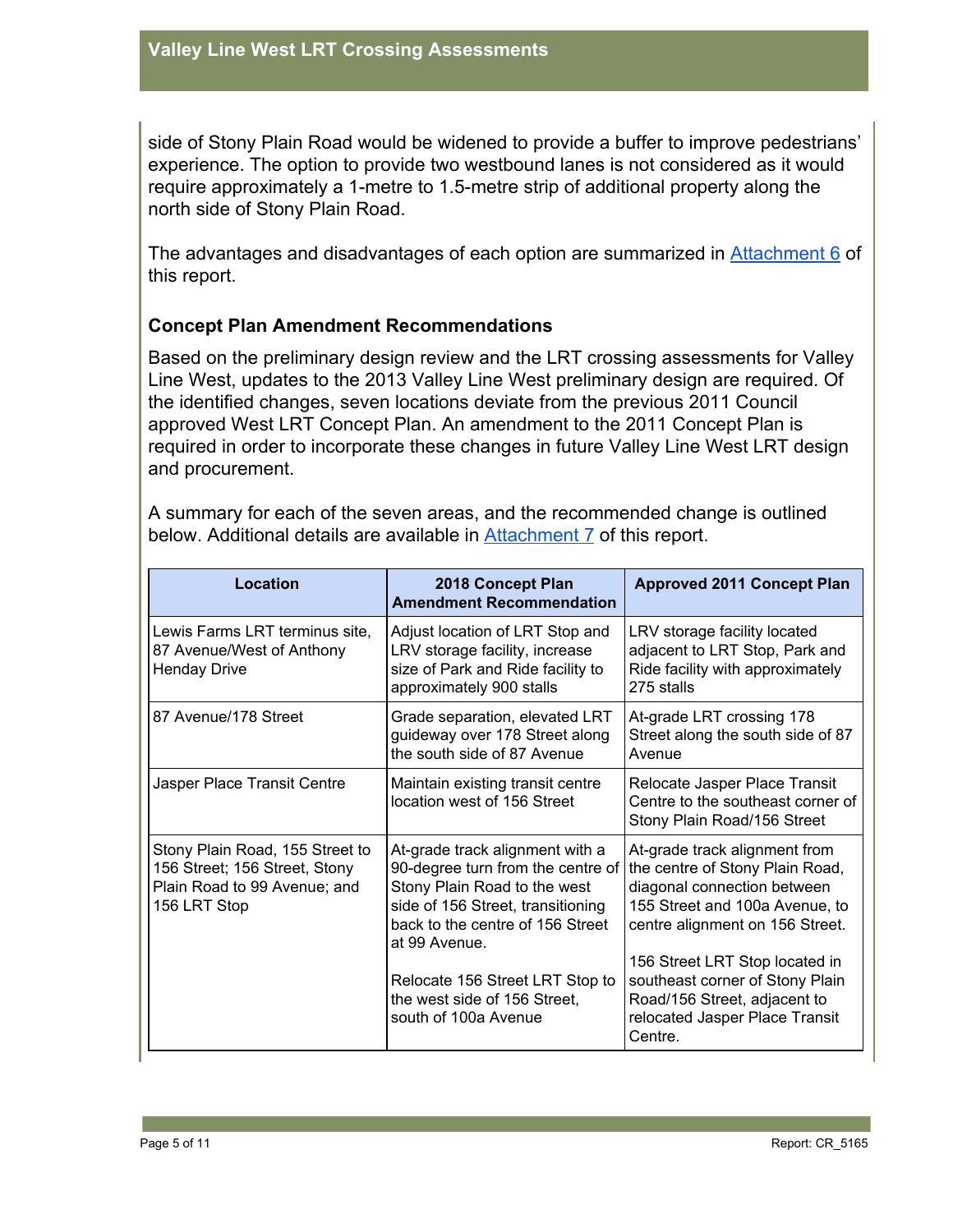| Stony Plain Road/149 Street                           | Grade separated, urban<br>interchange separating vehicle<br>traffic from centre-running<br>at-grade LRT on Stony Plain<br>Road from 149 Street<br>north-south traffic | At-grade LRT crossing 149<br>Street along the centre of Stony<br>Plain Road |
|-------------------------------------------------------|-----------------------------------------------------------------------------------------------------------------------------------------------------------------------|-----------------------------------------------------------------------------|
| 124 Street LRT Stop                                   | Relocate 124 Street LRT Stop<br>one block east, centred on 123<br><b>Street</b>                                                                                       | 124 Street LRT Stop on Stony<br>Plain Road, centred on 124<br><b>Street</b> |
| 104 Avenue LRT sidetrack, 109<br>Street to 111 Street | Relocate sidetrack to the median   Tail track located on 107 Street,<br>of 104 Avenue, between 109 and South of 102 Avenue<br>111 Street                              |                                                                             |

#### **Budget/Financial**

The recommended Concept Plan amendments, as summarized in this report, would have an impact to the overall Valley Line West project budget. The Valley Line West capital construction cost is currently estimated at \$2.24 billion. This project cost estimate includes the seven design recommendations noted above and factors in inflation assuming a construction start in 2019. An updated project cost estimate will be available upon finalization of procurement approach, risk assessment and finance model.

### **Public Engagement**

Public engagement has shaped the development of the Valley Line, with thousands of participants in dozens of public engagement events in the corridor selection and concept planning phases. These public engagement activities from 2009 to 2013 drew attention to a number of key concerns to be considered in the design, including:

- LRT should be located conveniently but minimize impacts to neighbourhoods.
- The needs of the LRT, pedestrians and cyclists should be addressed in a way that keeps traffic impacts to a minimum.
- Property impacts and acquisitions should be kept to a minimum.
- As much as possible, accesses should be maintained for pedestrians, cyclists and vehicles.
- Snow removal must be maintained.
- Trees and landscaping are important.

Additional public engagement was undertaken in June and November 2017 and in January 2018 to obtain citizen input for consideration in the Valley Line West preliminary engineering update and intersection crossing assessments. Public engagement results informed the LRT Crossing Assessment Framework recommendations and helped Administration identify and understand local context.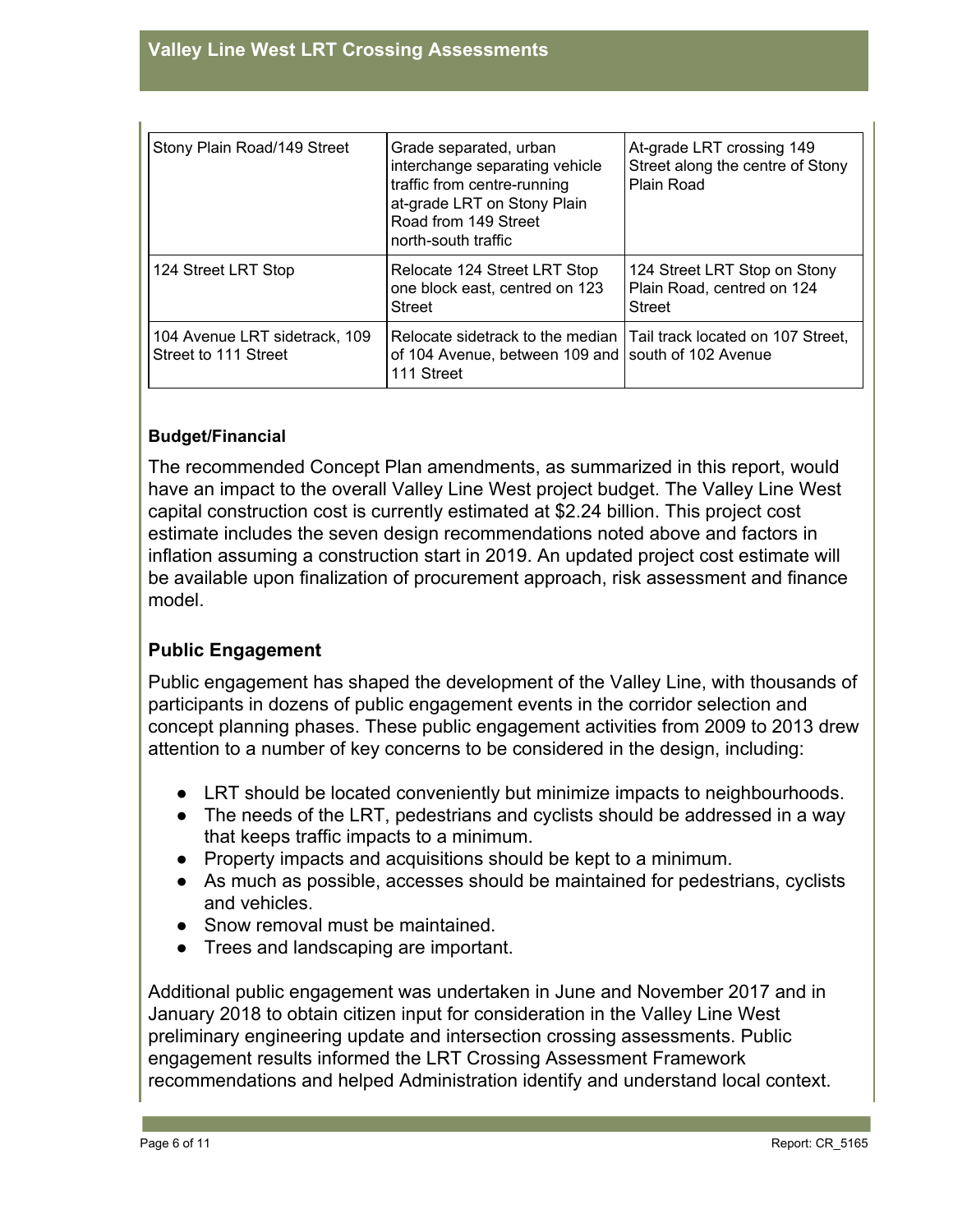With the widespread implications of changes to the Concept Plan, a total of five broad-based public information and engagement sessions were held in three parts, supported by online engagement through the City's website, direct outreach to key stakeholders, and meetings with five Valley Line West Citizen Working Groups established in 2017.

## **Part 1**

Two sessions were held in June 2017 to identify issues, opportunities and considerations in the assessment of LRT crossings at Stony Plain Road/149 Street and 87 Avenue / 178 Street. With 223 attendees and 146 feedback submissions in two sessions, the following key themes and concerns stood out:

*Session 1 (Focus on Stony Plain Road/149 Street crossing)*

- Road congestion (particularly the loss of two vehicle lanes on Stony Plain Road)
- Impacts on local residential neighbourhoods, including access, non-resident parking and short-cutting; also visual impacts in the local context
- Business impacts, including access and parking
- Significant preference for a grade separation at this location

*Session 2 (Focus on 87 Avenue/178 Street crossing)*

- Considerable existing congestion on both roads and in the intersection itself, along with a high collision history
- Residential neighbourhood impacts, including access, non-resident parking and short-cutting
- Adjacent property impacts, including noise
- Overwhelming preference for an elevated LRT crossing

## **Part 2**

Two sessions were held in November 2017 to provide a status update on various refinements being developed for the LRT preliminary design, report on the crossing assessments (including what was heard in the previous engagement, recommendations, and additional options), and obtain further input to help inform City Council. With 282 attendees and 106 feedback submissions in two sessions, the following themes dominated:

*Session 1 (held in Belmead)*

- A tendency to support grade separations in general
- High approval for the new recommendation to grade separate the LRT crossing at 87 Avenue / 178 Street
- Approximately 60% of respondents stated they intend to use the LRT when it is built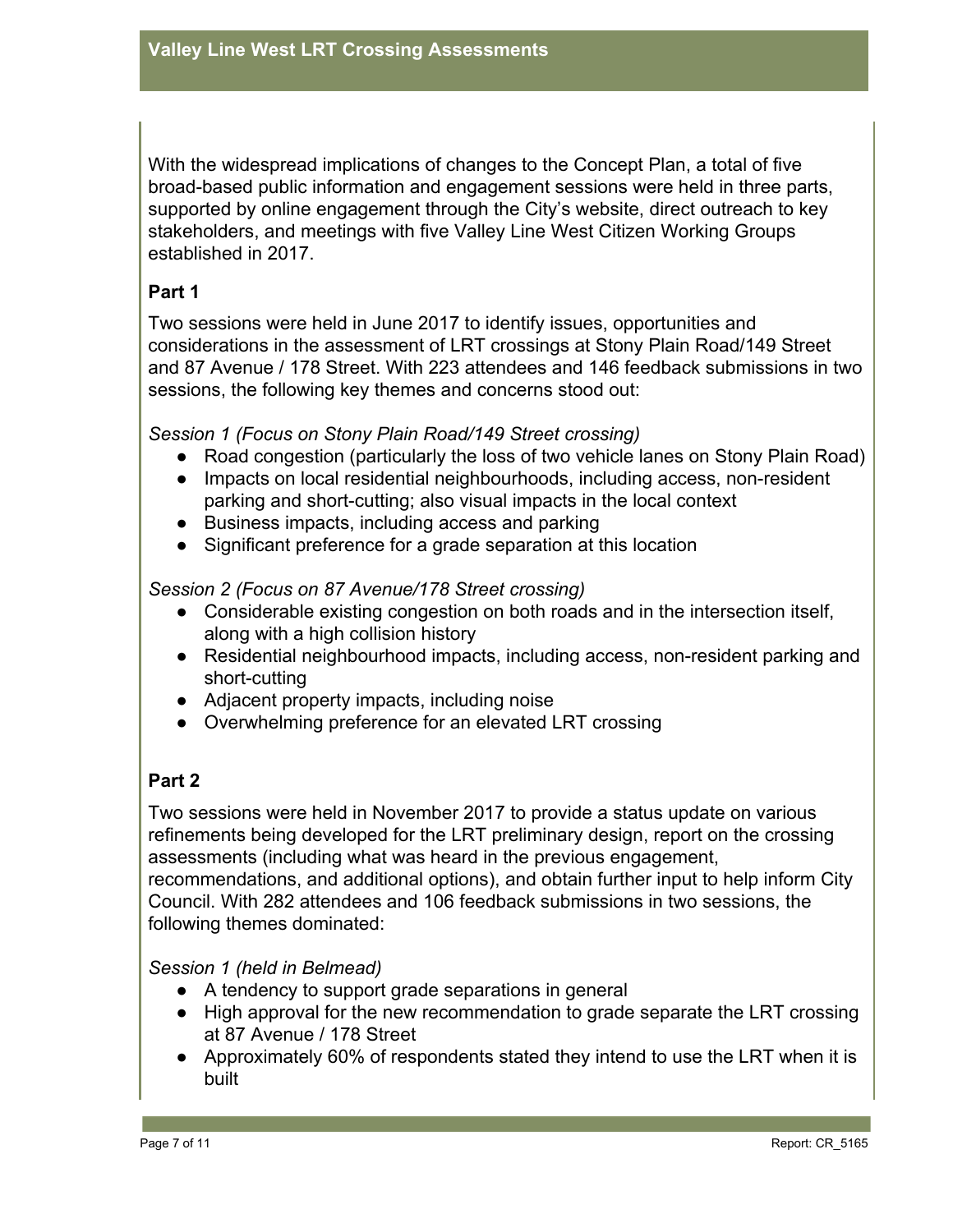## *Session 2 (held in Grovenor)*

- General support for grade separations at major intersections
- Many remain critical of past corridor selection decisions and want to see this "done right"
- Those intending to use LRT when it is completed outnumbered those who stated they would not

## **Part 3**

One session was held in January 2018 to provide a further status update on refinements to the LRT preliminary design, including crossing assessments (together with what was heard in previous engagements), and to function as a "last call" for input to inform City Council in its consideration of options and recommendations. With 255 attendees and 69 feedback submissions, the major themes were:

- In general, the majority of respondents were supportive or indifferent to all of the recommendations presented. Among those expressing a clear viewpoint:
	- $\circ$  The recommendation to grade separate the LRT crossing at 87 Avenue and 178 Street received the highest approval-to-disapproval ratio.
	- A significant margin of support was received by the recommendations for:
		- Stony Plain Road / 156 Street intersection
		- 149 Street underpass at Stony Plain Road
		- 124 Street stop relocation
		- 104 Avenue sidetrack relocation
	- Viewpoints on maintaining an at-grade crossing at Stony Plain Road / 142 Street were almost evenly divided, leaning slightly toward support.
	- Opinions on the recommendation to maintain an at-grade crossing at 104 Avenue / 109 Street were also almost evenly divided, leaning slightly toward opposition.
- Concerns about traffic congestion remain high, and were often accompanied with a desire for more grade separations than already recommended.
- There are significant ongoing concerns over changes to neighbourhood and business accesses, and their anticipated associated impacts.
- More than 10 percent remain opposed to the City's vision for urban LRT and/or the selected corridor.
- More than half of those respondents who currently use their cars for 90% or more of their current transportation needs intend to use the Valley Line West LRT when it is built.

A more detailed public engagement summary is provided in [Attachment 8](https://drive.google.com/open?id=1H3H0H9gSkX_mUk9W4KPMVcQM4Z_scfNj).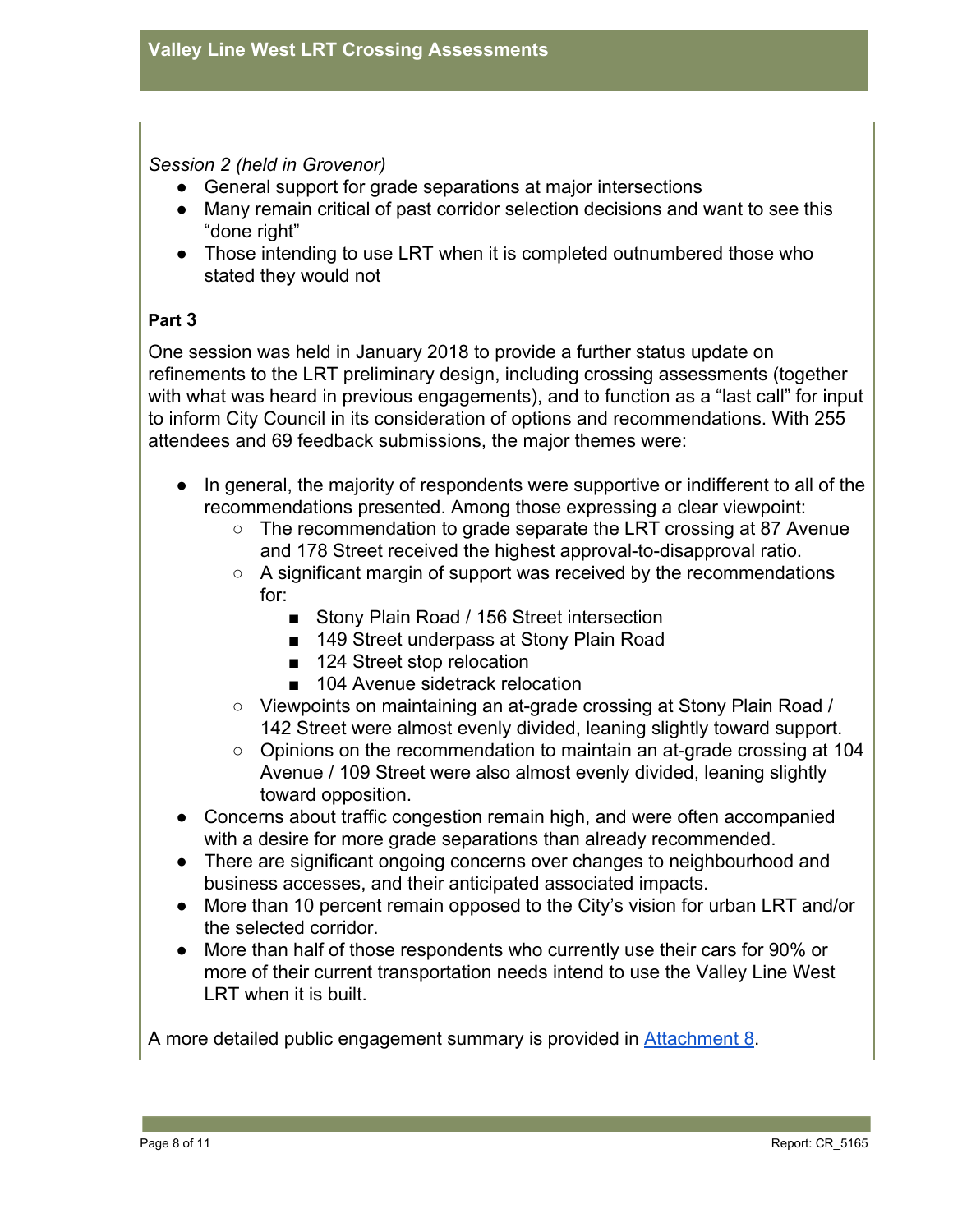## **Corporate Outcomes and Performance Management**

| Corporate Outcome(s): Edmontonians use public transit and active modes of transportation |                      |                          |                         |  |  |  |  |
|------------------------------------------------------------------------------------------|----------------------|--------------------------|-------------------------|--|--|--|--|
| Outcome(s)<br>Measure(s)<br>Result(s)<br>Target(s)                                       |                      |                          |                         |  |  |  |  |
| Edmontonians use public transit and<br>active modes of transportation                    | Transit ridership    | 96.9 rides/capita (2016) | 105 rides/capita (2018) |  |  |  |  |
|                                                                                          | Journey to work mode | 24.7% (2016)             | 25.9% (2018)            |  |  |  |  |

#### **Corporate Outcome(s): Edmonton is attractive and compact**

| Outcome(s)                 | Measure(s)                     | <b>Result(s)</b> | Target(s)                  |
|----------------------------|--------------------------------|------------------|----------------------------|
| Edmonton is attractive and | Edmontonians' assessment:      | 53% (2016)       | 55% (2018) positive survey |
| compact                    | Well-designed, attractive city |                  | responses                  |

#### **Corporate Outcome(s): The City of Edmonton has sustainable and accessible infrastructure**

| Outcome(s)                                                               | Measure(s)                                                                                       | <b>Result(s)</b> | Target(s)                               |
|--------------------------------------------------------------------------|--------------------------------------------------------------------------------------------------|------------------|-----------------------------------------|
| The City of Edmonton has<br>sustainable and accessible<br>infrastructure | Edmontonians' assessment:<br>Access to amenities and<br>services that improve quality<br>of life | 67% (2016)       | 70% (2018) positive survey<br>responses |

#### **Risk Assessment**

| <b>Risk</b><br><b>Element</b> | <b>Risk Description</b> | Likelih<br>ood | Impact | <b>Risk</b><br><b>Score</b><br>(with<br>current<br>mitigatio<br>ns) | <b>Current</b><br><b>Mitigations</b> | <b>Potential</b><br>Future<br><b>Mitigations</b> |
|-------------------------------|-------------------------|----------------|--------|---------------------------------------------------------------------|--------------------------------------|--------------------------------------------------|
|-------------------------------|-------------------------|----------------|--------|---------------------------------------------------------------------|--------------------------------------|--------------------------------------------------|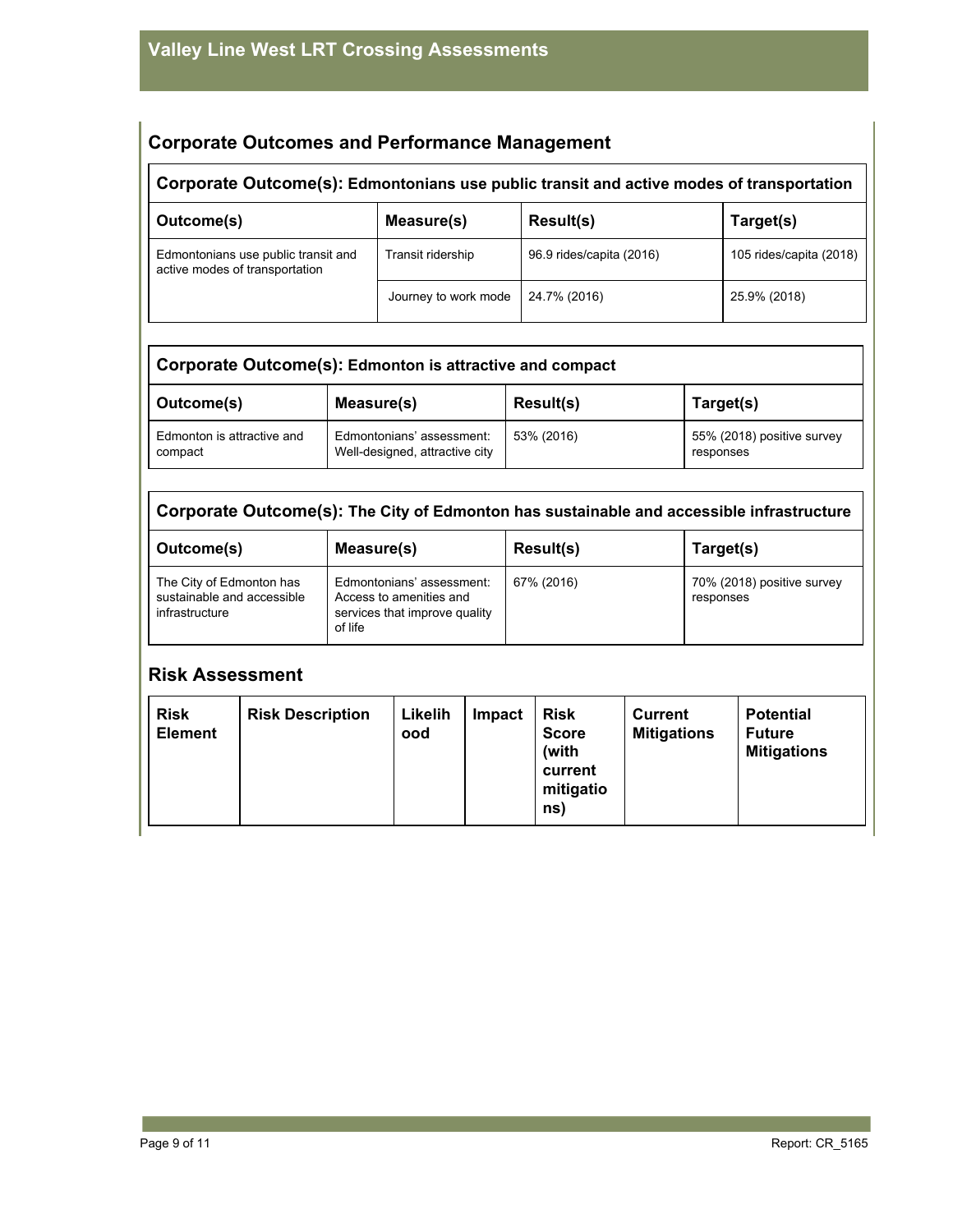## **Valley Line West LRT Crossing Assessments**

| Public<br>Perception  | Recommended grade<br>separations and design<br>changes would result in<br>LRT concept plan<br>amendments. West LRT<br>concept plan was<br>approved in Jan 2011.<br>Downtown LRT concept<br>plan was approved in<br>Feb 2012. Subsequent<br>decisions and actions.<br>such as land<br>acquisitions and<br>stakeholder<br>engagement, were made<br>based on approved<br>concept plans.                                                                                         | $5 -$<br>Almost<br>Certain | $2 -$<br>Moderate | 10 - Medium | Consider public<br>engagement<br>results as part of<br>LRT crossing<br>assessment<br>evaluation<br>process. Present<br>recommendation<br>s to City Council<br>and<br>communicate<br>recommendation<br>to the public.   | Communicate<br>results of LRT<br>crossing<br>assessment to the<br>public. Develop and<br>execute<br>engagement plan<br>for newly impacted<br>stakeholders.                                                                                      |
|-----------------------|------------------------------------------------------------------------------------------------------------------------------------------------------------------------------------------------------------------------------------------------------------------------------------------------------------------------------------------------------------------------------------------------------------------------------------------------------------------------------|----------------------------|-------------------|-------------|------------------------------------------------------------------------------------------------------------------------------------------------------------------------------------------------------------------------|-------------------------------------------------------------------------------------------------------------------------------------------------------------------------------------------------------------------------------------------------|
| Project<br>Management | Recommended grade<br>separation and design<br>changes would result in<br>LRT concept plan<br>amendments. West LRT<br>concept plan was<br>approved in Jan 2011.<br>Downtown LRT concept<br>plan was approved in<br>Feb 2012. Subsequent<br>project decisions and<br>actions, such as<br>preliminary design and<br>cost estimates, were<br>made based on<br>approved concept plans.<br>Concept plan<br>amendment would result<br>in higher project cost<br>and schedule delay. | $5 -$<br>Almost<br>Certain | $2 -$<br>Moderate | 10 - Medium | Adopt risk-based<br>approach in<br>preliminary<br>design efforts,<br>focusing design<br>effort in areas<br>with less<br>uncertainties<br>first. Continuous<br>monitoring of<br>project scope,<br>cost and<br>schedule. | Assess impact of<br>LRT crossing<br>assessment results<br>and quantify<br>changes in project<br>scope, cost and<br>schedule.<br>Communicate<br>changes with<br>impacted<br>stakeholders and<br>seek additional<br>approvals where<br>necessary. |
| Project<br>Management | If LRT crossing<br>assessment and concept<br>plan recommendations<br>are not approved or<br>decisions are delayed,<br>this would have a direct<br>impact on project<br>schedule with cost and<br>procurement<br>implications.                                                                                                                                                                                                                                                | $2 -$<br>Unlikely          | $4 -$<br>Severe   | 8 - Medium  | Carry out<br>assessment<br>following the LRT<br>crossing<br>assessment<br>framework<br>approved by City<br>Council in June<br>2017.                                                                                    | Assess impact and<br>quantify changes in<br>project scope, cost<br>and schedule.<br>Communicate<br>impacts with<br>impacted<br>stakeholders and<br>seek additional<br>approvals where<br>necessary.                                             |

#### **Attachments**

- 1. Valley Line West LRT Crossing Assessment Background
- 2. Valley Line West LRT Crossing Assessment Summary of Results 87 Avenue/178 Street
- 3. Valley Line West LRT Crossing Assessment Summary of Results Stony Plain Road/149 Street